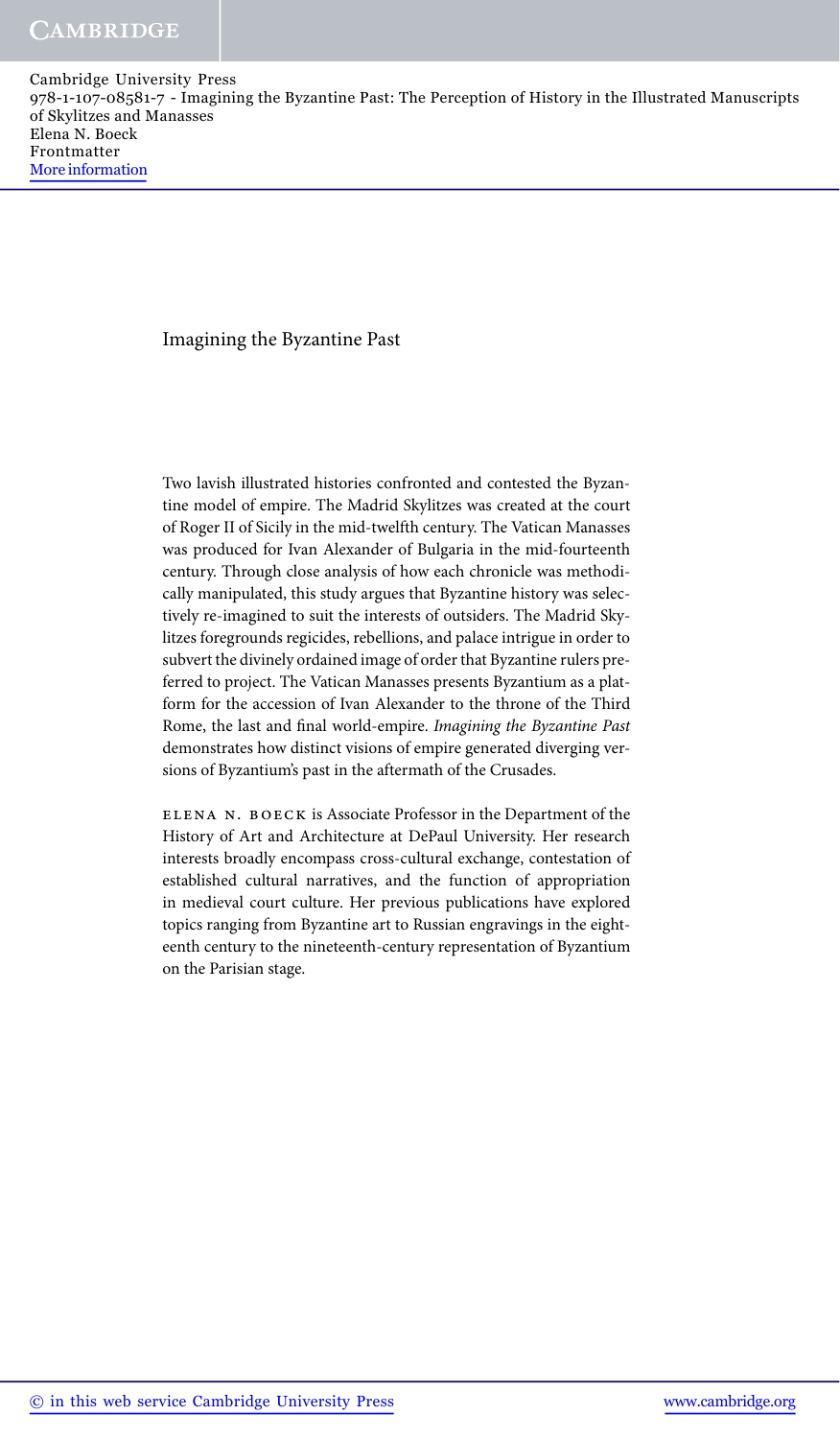*To Brian*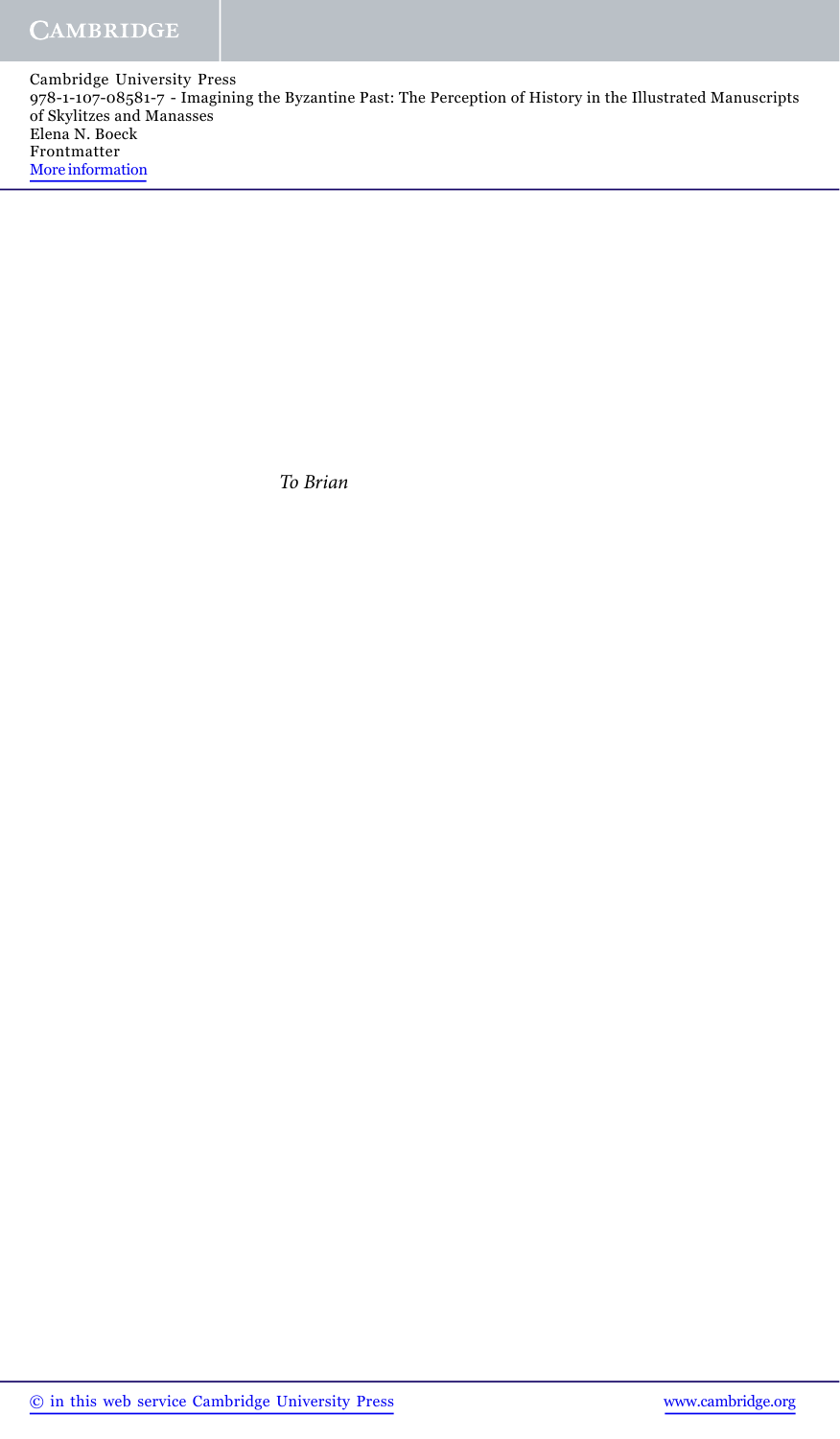# Imagining the Byzantine Past

The Perception of History in the Illustrated Manuscripts of Skylitzes and Manasses

elena n. boeck

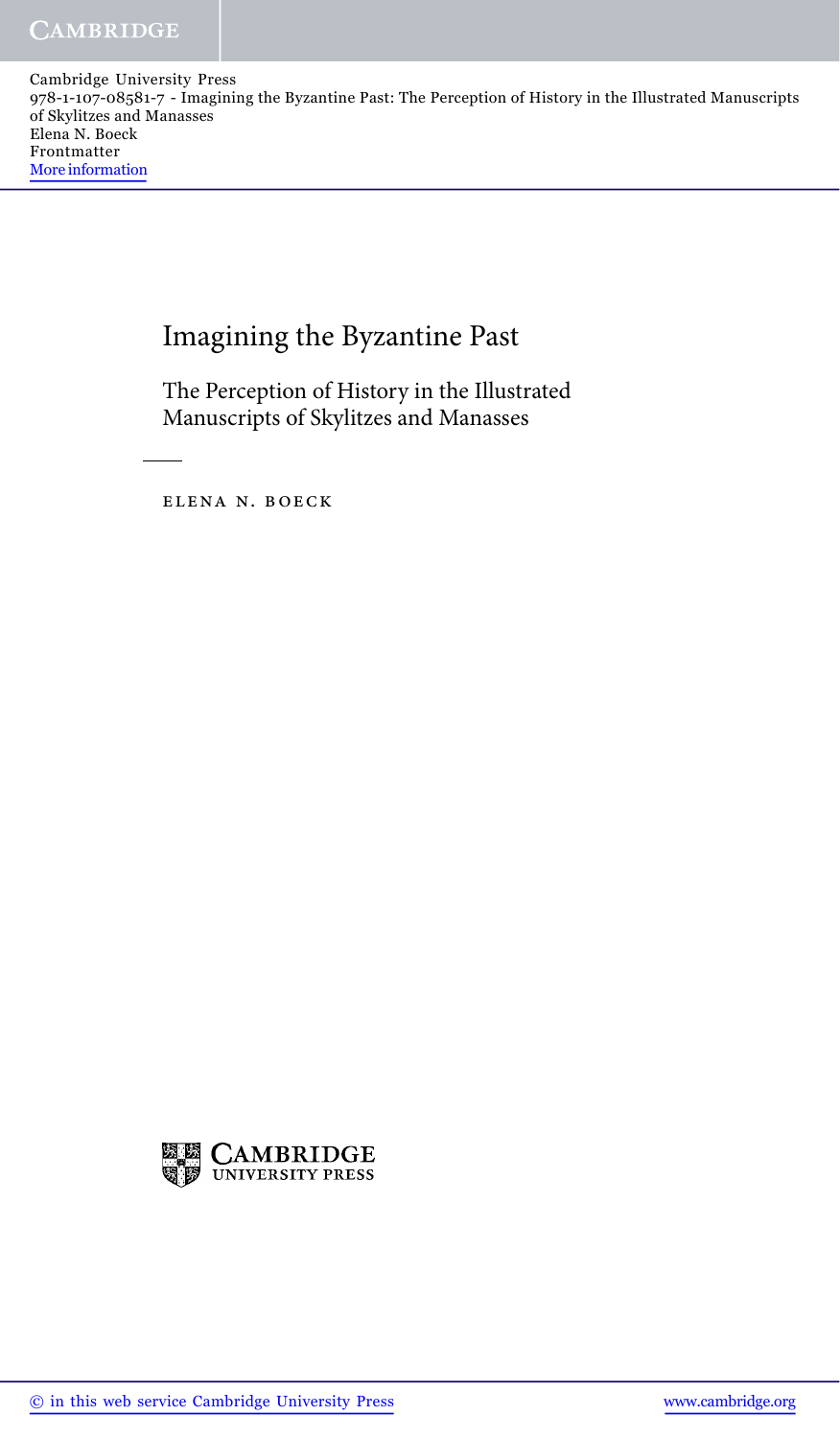

University Printing House, Cambridge CB2 8BS, United Kingdom

Cambridge University Press is part of the University of Cambridge.

It furthers the University's mission by disseminating knowledge in the pursuit of education, learning and research at the highest international levels of excellence.

www.cambridge.org Information on this title: www.cambridge.org/9781107085817

© Elena N. Boeck 2015

This publication is in copyright. Subject to statutory exception and to the provisions of relevant collective licensing agreements, no reproduction of any part may take place without the written permission of Cambridge University Press.

First published 2015

Printed in the United Kingdom by TJ International Ltd. Padstow Cornwall

*A catalogue record for this publication is available from the British Library*

*Library of Congress Cataloguing in Publication data*

Boeck, Elena N., 1974– Imagining the Byzantine past : the perception of history in the illustrated manuscripts of Skylitzes and Manasses / Elena N. Boeck. pages cm Includes bibliographical references and index. ISBN 978-1-107-08581-7 (hardback) 1. Historiography – Byzantine Empire. 2. Byzantine Empire – Historiography. 3. Scylitzes, John, active 1081. Synopsis historiarum. 4. Manasses, Constantine, -1187. Synopsis historike. 5. History in art. 6. Illumination of books and manuscripts, Byzantine. 7. Skyllitzes Matritensis – Illustrations. 8. Biblioteca apostolica vaticana. Manuscript. Vat. slav. 2 – Illustrations. I. Title. D13.5.B95B64 2015 949.5'02072-dc23 2014048680 ISBN 978-1-107-08581-7 Hardback

Cambridge University Press has no responsibility for the persistence or accuracy of URLs for external or third-party internet websites referred to in this publication, and does not guarantee that any content on such websites is, or will remain, accurate or appropriate.

Publication of this book has been aided by a grant from the Millard Meiss Publication Fund of the College Art Association.

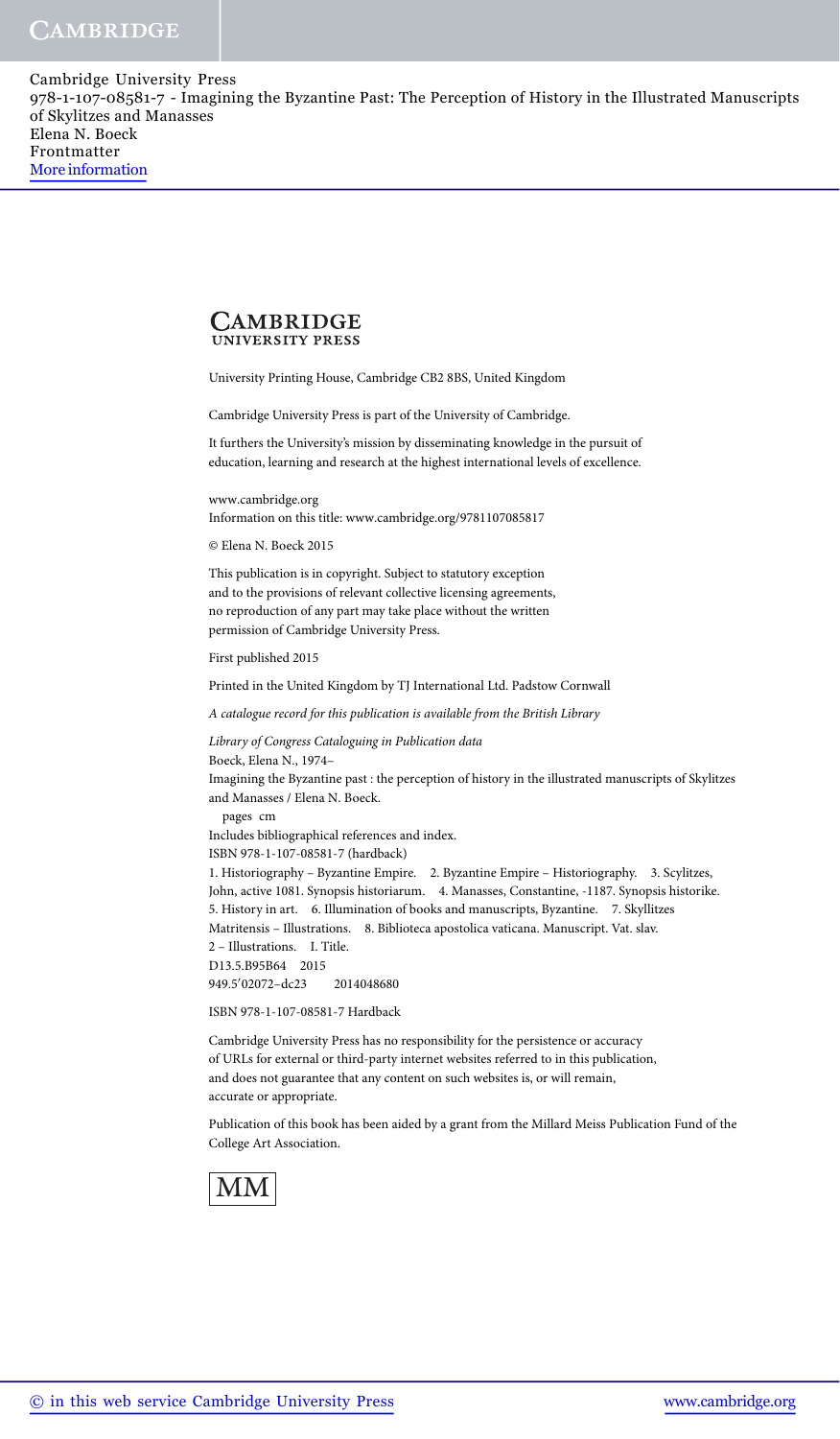## **Contents**

*List of plates* [*page* vi] *List of figures* [viii] *Acknowledgments* [xiv] *Note on the text* [xvii] *List of abbreviations* [xviii]

Introduction [1]

- 1 Mystery, history, and materiality [17]
- 2 Engaging Byzantium, enraging Byzantium: Sicily, Bulgaria, and the contestation of Constantinopolitan preeminence [51]
- 3 Narrative emplotments and patterns of prioritization: analyzing visual codes and structural modes [87]
- 4 Amplification as dialogue: the link between design and patronage [118]
- 5 Iconoclasm as narrative experiment: religion, politics, and memory [144]
- 6 A headstrong case for getting ahead: scrutinizing narratives of decapitation [182]
- 7 Constantinople: story spaces or storied imperial places [219]

Afterword [250]

*Appendix. Crusades and cultural literacy: a Slavonic tale of the Trojan war between Byzantium and the West* [256]

*Bibliography* [269] *Index* [310]

v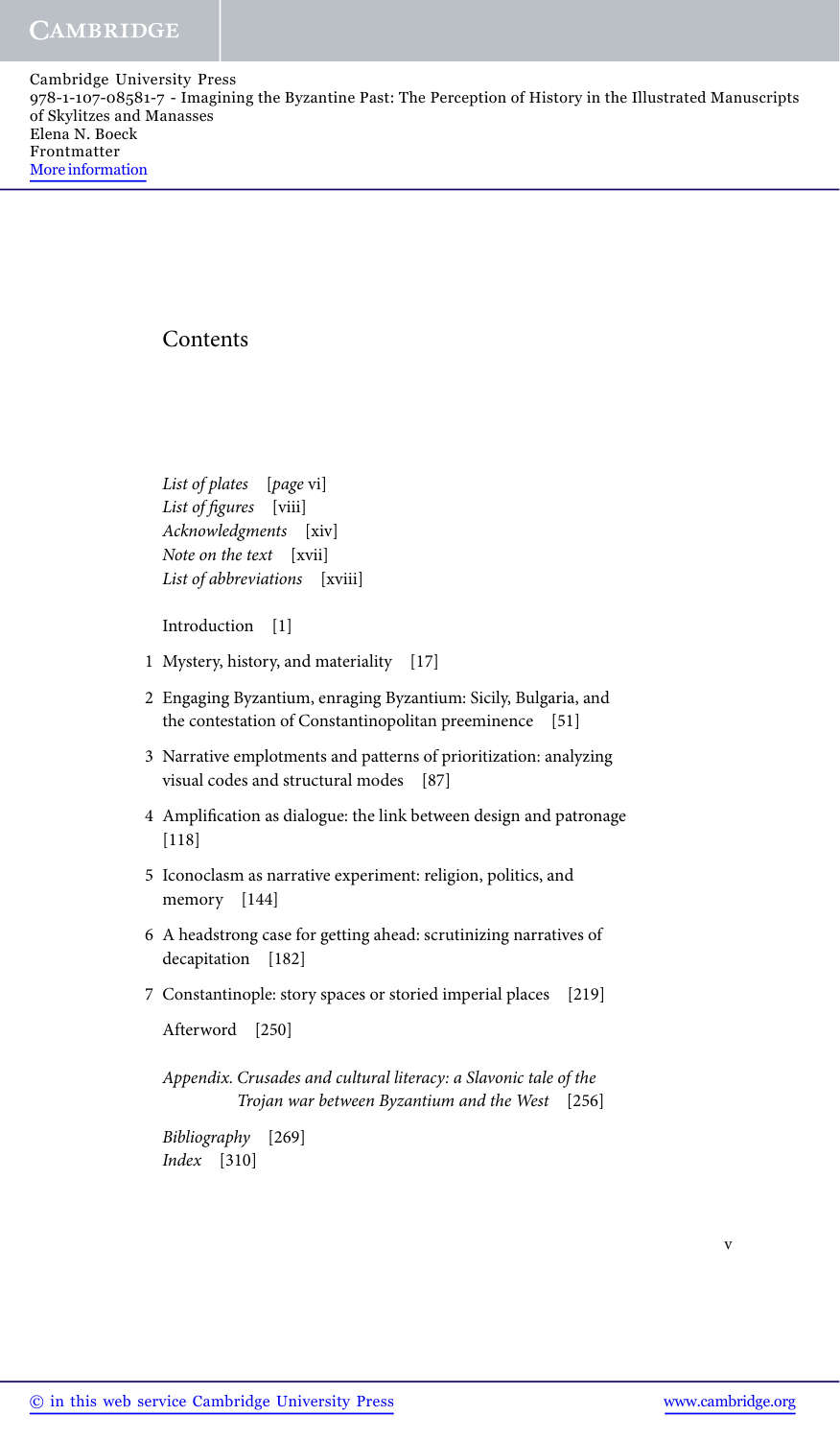Plates

*Plates are found in between pages 170 and 171.*

- 1 Coronation of king Roger II of Sicily, mosaic. Church of S. Maria dell'Ammiraglio (la Martorana), Palermo, Sicily, Italy. Photo credit: Scala/Art Resource, NY.
- 2 Divinely dispensed coronation of Ivan Alexander of Bulgaria in the presence of Jesus Christ and Constantine Manasses, Vatican Manasses manuscript (Vat. Slav. 2), fol. 1v. Reproduced from B. Filov, *Les Miniatures de la Chronique de Constantin Manasses` a la ` Bibliothèque du Vatican (Cod. Vat. Slav. II)* (Sofia: Musée national bulgare, 1927).
- 3 Ivan Alexander, his second wife Theodora, and their sons. Frontispiece, the Tetraevangelion (Four Gospels) of Ivan Alexander (London, BL, Add. Ms. 39627), fol. 3r © British Library Board.
- 4 Emperor Basil II (956–1025). Psalter of Basil II (Venice, Biblioteca Marciana, Ms. Gr. Z 17, fol. IIIr). Photo credit: Erich Lessing/Art Resource, NY.
- 5 The last iconoclast action of John the Grammarian and subsequent punishment, Madrid Skylitzes manuscript (Matritensis gr. vitr. 26-2), fol. 64v © Biblioteca Nacional de España.
- 6 The image of emperor Theophilos embracing Orthodoxy on his deathbed and red scholion about Bulgaria's conversion to Orthodoxy, Vatican Manasses manuscript (Vat. Slav. 2), fol. 155v © 2014 Biblioteca Apostolica Vaticana. Reproduced by permission of Biblioteca Apostolica Vaticana, with all rights reserved.
- 7 The Baptism of Bulgars and a red scholion about Rus' conversion to Orthodoxy, Vatican Manasses manuscript (Vat. Slav. 2), fol. 163v © 2014 Biblioteca Apostolica Vaticana. Reproduced by permission of Biblioteca Apostolica Vaticana, with all rights reserved.
- 8a Assassination of emperor Michael III, Madrid Skylitzes manuscript (Matritensis gr. vitr. 26-2), fol. 80vb © Biblioteca Nacional de España.

vi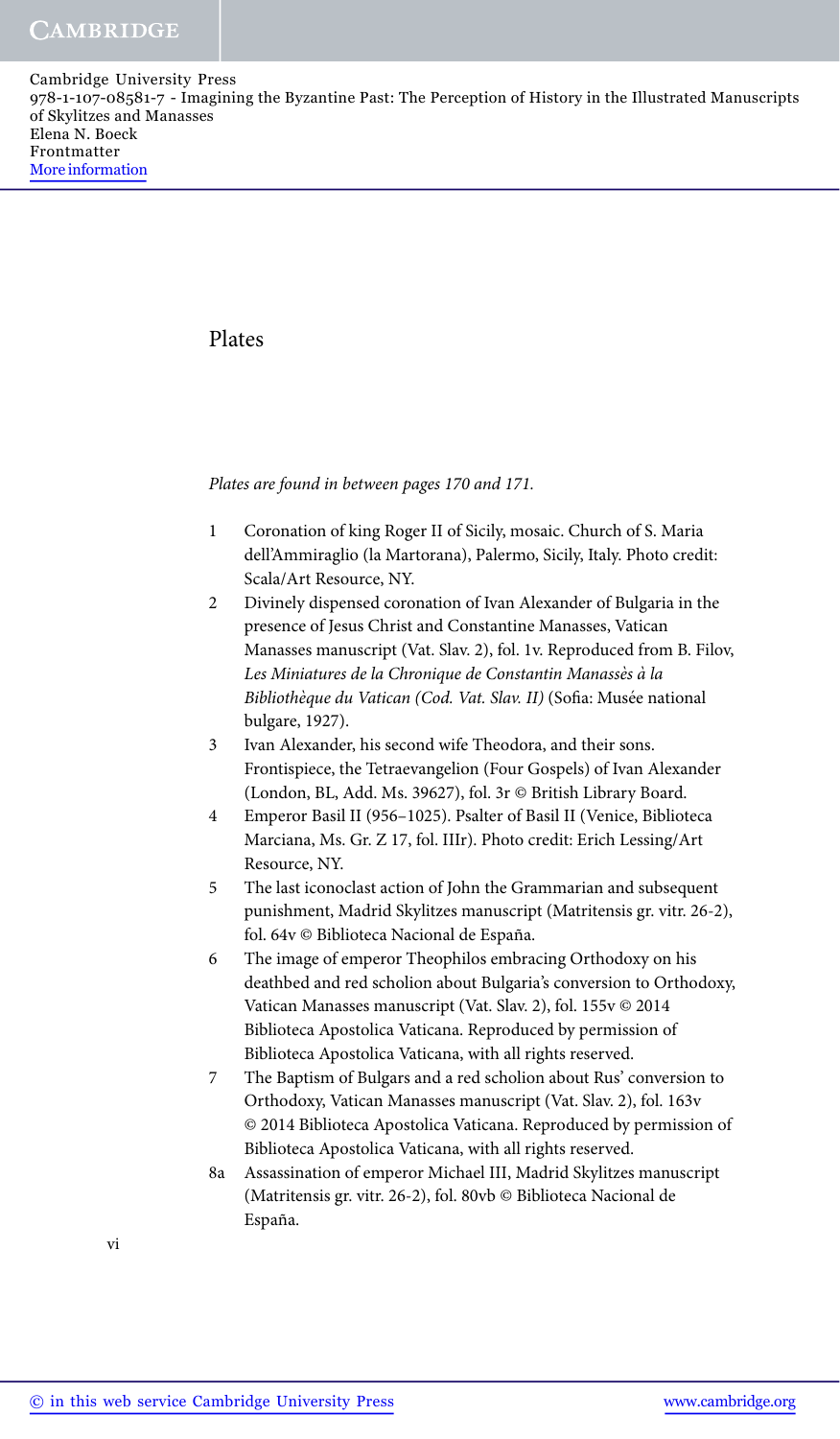**CAMBRIDGE** 

Cambridge University Press 978-1-107-08581-7 - Imagining the Byzantine Past: The Perception of History in the Illustrated Manuscripts of Skylitzes and Manasses Elena N. Boeck Frontmatter More information

*List of plates* vii

- 8b Ritual punishment and humiliation (*calcatio*) of the rebel Thomas the Slav by the emperor Michael II, Madrid Skylitzes manuscript (Matritensis gr. vitr. 26-2), fol. 37r © Biblioteca Nacional de España.
- 9 Demise of emperor Michael III, Madrid Skylitzes manuscript (Matritensis gr. vitr. 26-2), fol. 80v © Biblioteca Nacional de España.
- 10 Murder of Bardas and elevation of Basil as Michael's co-emperor, Madrid Skylitzes manuscript (Matritensis gr. vitr. 26-2), fol. 80r © Biblioteca Nacional de España.
- 11 Successive visits of the rich widow Danielis to emperor Basil I and Leo VI Madrid Skylitzes manuscript (Matritensis gr. vitr. 26-2), fol. 102r © Biblioteca Nacional de España.
- 12 Inception of the assassination plot against emperor Nikephoros II Phokas, Madrid Skylitzes manuscript (Matritensis gr. vitr. 26-2), fol. 157r © Biblioteca Nacional de España.
- 13 Culmination of the plot against emperor Nikephoros II Phokas, Madrid Skylitzes manuscript (Matritensis gr. vitr. 26-2), fol. 157v © Biblioteca Nacional de Espana. ˜
- 14a The confrontation between John Tzimiskes and patriarch Polyeuktos outside the Hagia Sophia after the assassination of Nikephoros II Phokas, Madrid Skylitzes Manuscript (Matritensis gr. vitr. 26-2), fol. 158v © Biblioteca Nacional de España.
- 14b Consecration of the Abbey of Cluny by pope Urban II. BnF, Ms. 17716, fol. 91r; thirteenth century. Photo credit: Snark/Art Resource, NY.
- 15a Father of a usurper seeks asylum in the Hagia Sophia, Madrid Skylitzes manuscript (Matritensis gr. vitr. 26-2), fol. 144b © Biblioteca Nacional de España.
- 15b Blinding of a former usurper; perpetrators seek refuge in the Hagia Sophia, Madrid Skylitzes manuscript (Matritensis gr. vitr. 26-2), fol. 16va © Biblioteca Nacional de España.
- 16a Assassination of emperor Romanos III Argyros, Madrid Skylitzes manuscript (Matritensis gr. vitr. 26-2), fol. 206va © Biblioteca Nacional de España.
- 16b Woman prophesies doom for emperor Michael I Rangabe near the Boukoleon Palace, Madrid Skylitzes manuscript (Matritensis gr. vitr. 26-2), fol. 17r © Biblioteca Nacional de España.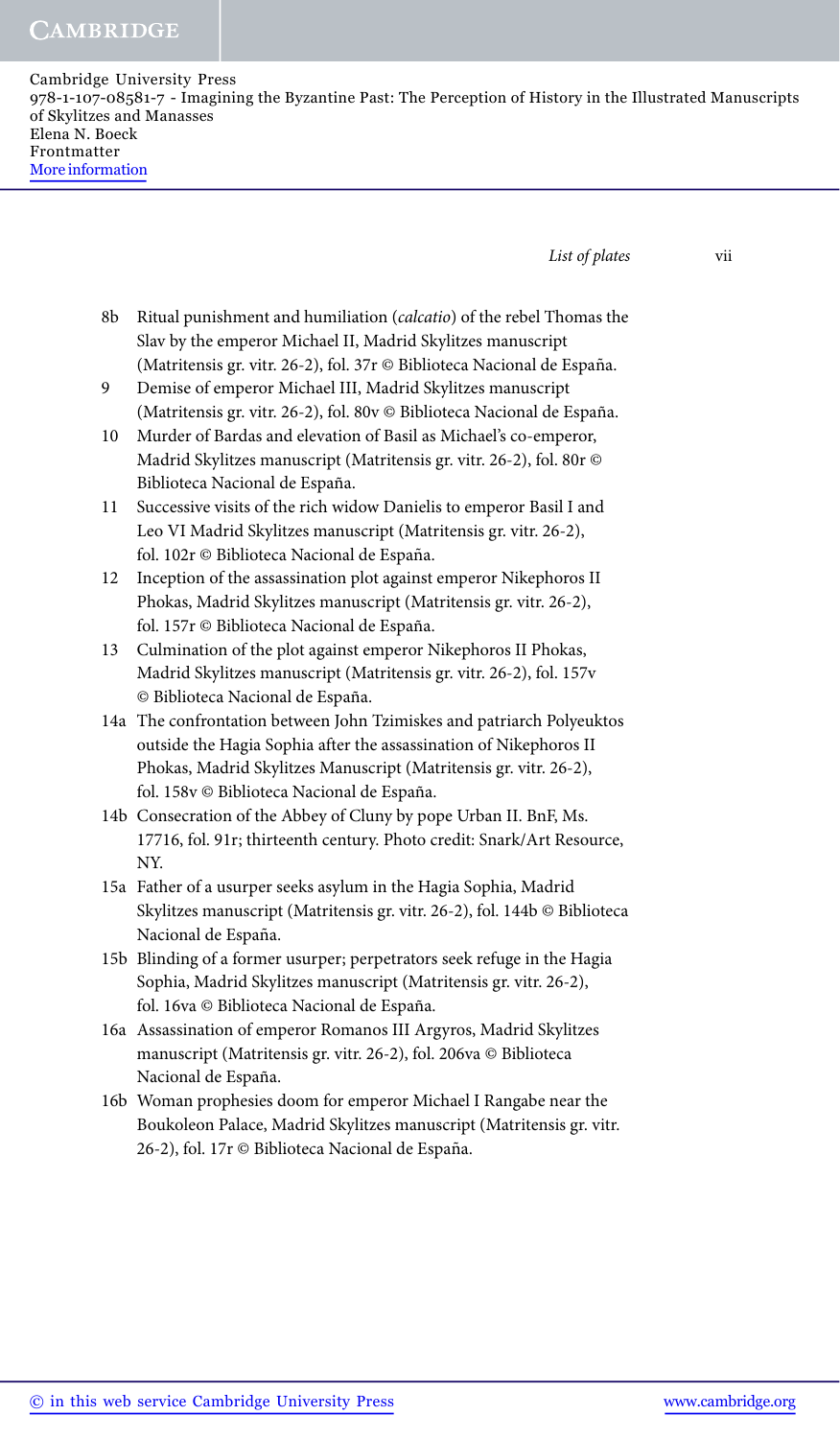### Figures

- 1.1 The Byzantine mission to convert the Rus', Madrid Skylitzes manuscript (Matritensis gr. vitr. 26-2), fol. 103va. Reproduced from N. Kondakov, *Russkie klady: izsledovanie velikokniazheskago perioda* [Russian buried treasures: an investigation of the grand-princely period] (St. Petersburg: Izdatel'stvo Imperatorskoi arkheologicheskoi komissii, 1896). [*page* 20]
- 1.2 (a) Coronation of a co-emperor and elevation on a shield, Madrid Skylitzes manuscript (Matritensis gr. vitr. 26-2), fol. 10v © Biblioteca Nacional de España. (b) The emperor Basil I feasting, Madrid Skylitzes manuscript (Matritensis gr. vitr. 26-2), fol. 105va © Biblioteca Nacional de España. [21]
- 1.3 Scenes from Bulgarian history, Vatican Manasses manuscript (Vat. Slav. 2), fols. 147 and 175. Reproduced from Filov, *Les Miniatures*. [25]
- 1.4 (a) Final page of the continuously illustrated first portion of the manuscript, Madrid Skylitzes manuscript (Matritensis gr. vitr. 26-2), fol. 87v © Biblioteca Nacional de España. (b) First page of the first replacement quire, Madrid Skylitzes manuscript (Matritensis gr. vitr. 26-2), fol. 88r © Biblioteca Nacional de España. [36]
- 1.5 (a) "Ethnographic" representation of Muslims, Madrid Skylitzes manuscript (Matritensis gr. vitr. 26-2), fol. 113va © Biblioteca Nacional de España. (b) Stylized representation of Muslims, Madrid Skylitzes manuscript (Matritensis gr. vitr. 26-2), fol. 47va © Biblioteca Nacional de España. [37]
- 1.6 Imperial demise and marginal texts the death of Leo VI, Madrid Skylitzes manuscript (Matritensis gr. vitr. 26-2), fol. 116v © Biblioteca Nacional de España. [40]
- 2.1 Christ crowning emperor Constantine VII, 945. Pushkin Museum of Fine Arts, Moscow, Russia. Photo credit: HIP/Art Resource, NY. [71]
- 2.2 Interior view, Palatine Chapel. Palazzo dei Normanni, Palermo, Sicily, Italy. Photo credit: Scala/Art Resource, NY. [73]

viii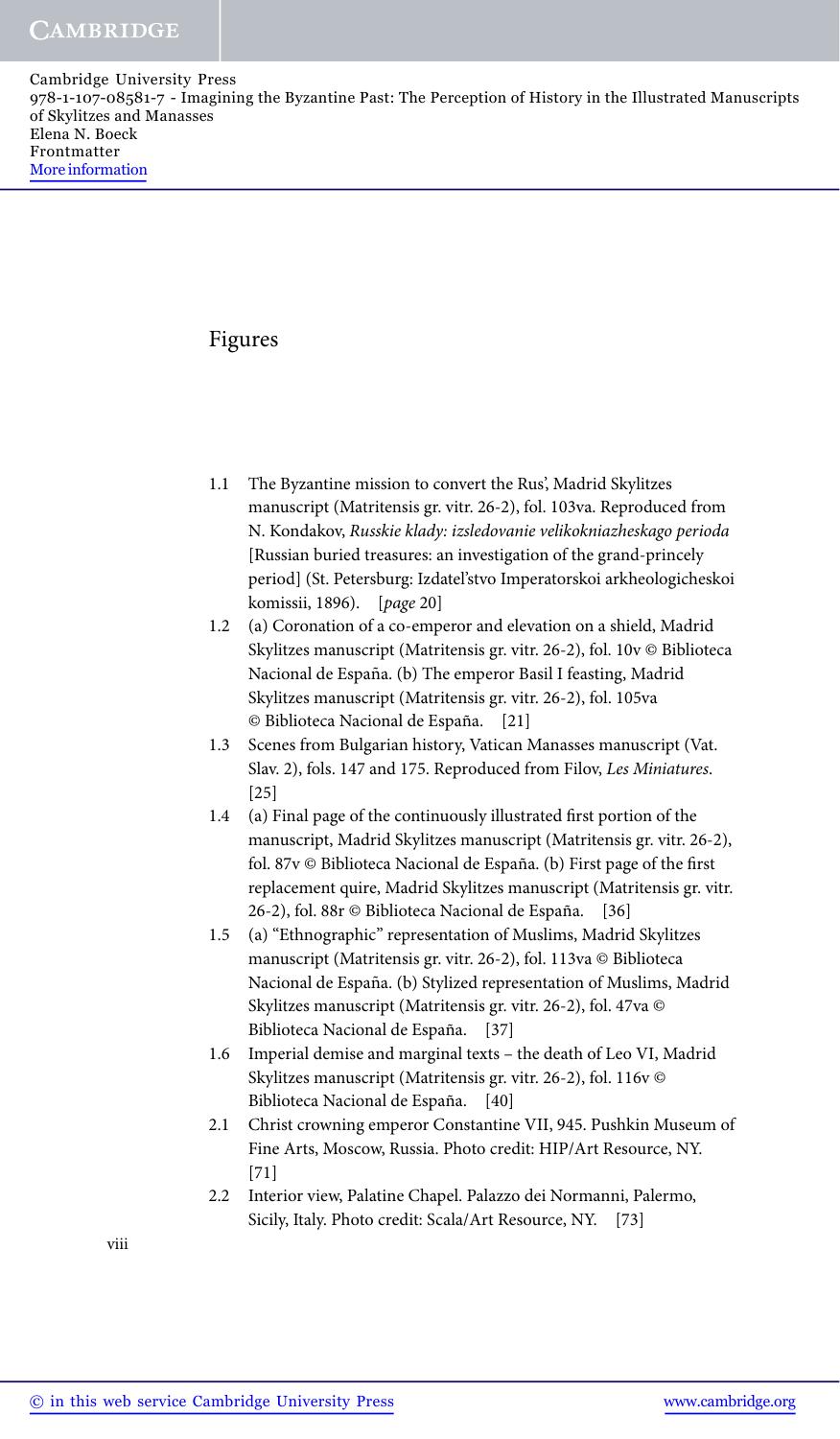**CAMBRIDGE** 

Cambridge University Press 978-1-107-08581-7 - Imagining the Byzantine Past: The Perception of History in the Illustrated Manuscripts of Skylitzes and Manasses Elena N. Boeck Frontmatter More information

*List of figures* ix

- 2.3 View of the heavily restored medieval fortress of Turnovo, Bulgaria. Photo by the author. [78]
- 2.4 (a) Portrait of Ivan Alexander. Fresco, Bachkovo ossuary, Bulgaria, fourteenth century. Photo courtesy Elka Bakalova. (b) Sts. Constantine and Helena. Fresco, Bachkovo ossuary, Bulgaria, fourteenth century. Photo courtesy Elka Bakalova. [80]
- 3.1 (a) Last page of the first replacement quire, Madrid Skylitzes manuscript (Matritensis gr. vitr. 26-2), fol. 95v © Biblioteca Nacional de España. (b) Change of illustration style, Madrid Skylitzes manuscript (Matritensis gr. vitr. 26-2), fol. 96r © Biblioteca Nacional de España. [91]
- 3.2 (a) A densely illustrated page, Madrid Skylitzes manuscript (Matritensis gr. vitr. 26-2), fol. 145v © Biblioteca Nacional de España. (b) Example of uneven density of illustration, Madrid Skylitzes manuscript (Matritensis gr. vitr. 26-2), fol. 146r © Biblioteca Nacional de España. [92]
- 3.3 Six Roman emperors of the fourth century, Vatican Manasses manuscript (Vat. Slav. 2), fol. 89r. Reproduced from Filov, *Les Miniatures*. [94]
- 3.4 Inception of intrigue against Theoktistos, a guardian of the minor Michael III, Madrid Skylitzes manuscript (Matritensis gr. vitr. 26-2), fol. 70r © Biblioteca Nacional de España. [99]
- 3.5 Murder of Theoktistos and elevation of Bardas, Madrid Skylitzes manuscript (Matritensis gr. vitr. 26-2), fol. 70v © Biblioteca Nacional de España. [100]
- 3.6 (a) Ancient Near Eastern rulers Nebuchadnezzar, Balthazar, Darius, and Cyrus, Vatican Manasses manuscript (Vat. Slav. 2), fol. 24r. Reproduced from Filov, *Les Miniatures*. (b) Ancient Near Eastern rulers Gigus, Kambius, and Darius, Vatican Manasses manuscript (Vat. Slav. 2), fol. 27r. Reproduced from Filov, *Les Miniatures*. [108]
- 3.7 View of Palaiologan "drapery." Mosaic, Chora monastery, Istanbul. Photo by the author. [109]
- 3.8 (a) Eight middle-Byzantine, imperial predecessors of Ivan Alexander, Vatican Manasses manuscript (Vat. Slav. 2), fol. 204v © 2014 Biblioteca Apostolica Vaticana. Reproduced by permission of Biblioteca Apostolica Vaticana, with all rights reserved. (b) Divine blessing of Ivan Alexander, his two living sons and his deceased son in the presence of an angel of the Lord, Vatican Manasses manuscript (Vat. Slav. 2), fol. 205r. Reproduced from Filov, *Les Miniatures*. [111]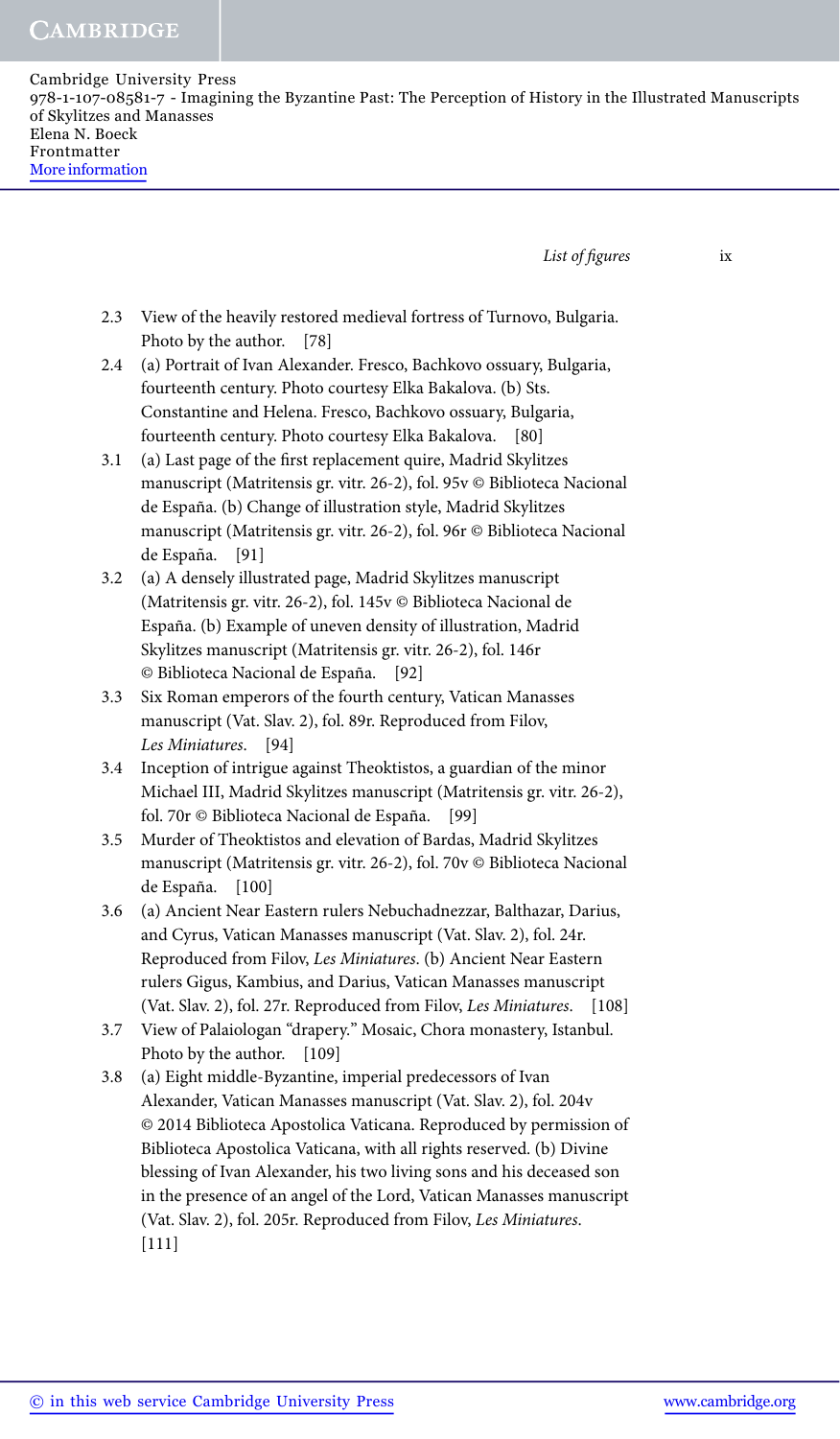x *List of figures*

- 4.1 An omen of imperial predestination for future emperor Basil I, Madrid Skylitzes manuscript (Matritensis gr. vitr. 26-2), fol. 82v © Biblioteca Nacional de España. [121]
- 4.2 The rich widow Danielis becomes the benefactor of Basil, Madrid Skylitzes manuscript (Matritensis gr. vitr. 26-2), fols. 84v © Biblioteca Nacional de España. [123]
- 4.3 Basil and the son of Danielis become spiritual brothers, Madrid Skylitzes manuscript (Matritensis gr. vitr. 26-2), fol. 85r © Biblioteca Nacional de España. [124]
- 4.4 The Martyrdom of St. Maximos the Confessor, Vatican Manasses manuscript (Vat. Slav. 2), fol. 123v © 2014 Biblioteca Apostolica Vaticana. Reproduced by permission of Biblioteca Apostolica Vaticana, with all rights reserved. [130]
- 4.5 The Sixth Ecumenical Council, Vatican Manasses manuscript (Vat. Slav. 2), fol. 124r © 2014 Biblioteca Apostolica Vaticana. Reproduced by permission of Biblioteca Apostolica Vaticana, with all rights reserved. [131]
- 4.6 The First Ecumenical Council, Vatican Manasses manuscript (Vat. Slav. 2), fol. 86v. Reproduced from Filov, *Les Miniatures*. [136]
- 4.7 (a) The First Ecumenical Council. Fresco, Dečani monastery, Serbia, fourteenth century. Photo courtesy Ivan Drpić. (b) The emperor John VI Kantakouzenos at council, BnF, Ms. Grec. 1242, fol. 5v, fourteenth century. Reproduced from A. Grabar, *L'Empereur dans l'art byzantin: recherches sur l'art officiel de l'empire d'Orient* (Paris: Les Belles Lettres, 1936). [141]
- 5.1 The iconoclast council, Khludov Psalter (Moscow, GIM, Cod. 129 D), fol. 23r © State Historical Museum, Moscow, Russian Federation. [151]
- 5.2 The iconoclast council, Theodore Psalter (London, BL Add. 19.352, fol. 27v) © British Library Board. [155]
- 5.3 Inception of the iconoclast controversy, Madrid Skylitzes manuscript (Matritensis gr. vitr. 26-2), fol. 21v © Biblioteca Nacional de España. [156]
- 5.4 (a) Ordination of the iconoclast Theodotos Melissenos as patriarch, Madrid Skylitzes manuscript (Matritensis gr. vitr. 26-2), fol. 21b © Biblioteca Nacional de España. (b) Ordination of the Orthodox Methodios as patriarch, Madrid Skylitzes manuscript (Matritensis gr. vitr. 26-2), fol. 64r, © Biblioteca Nacional de España. [158]
- 5.5 The Triumph of Orthodoxy, Madrid Skylitzes manuscript (Matritensis gr. vitr. 26-2), fol. 63v © Biblioteca Nacional de España. [160]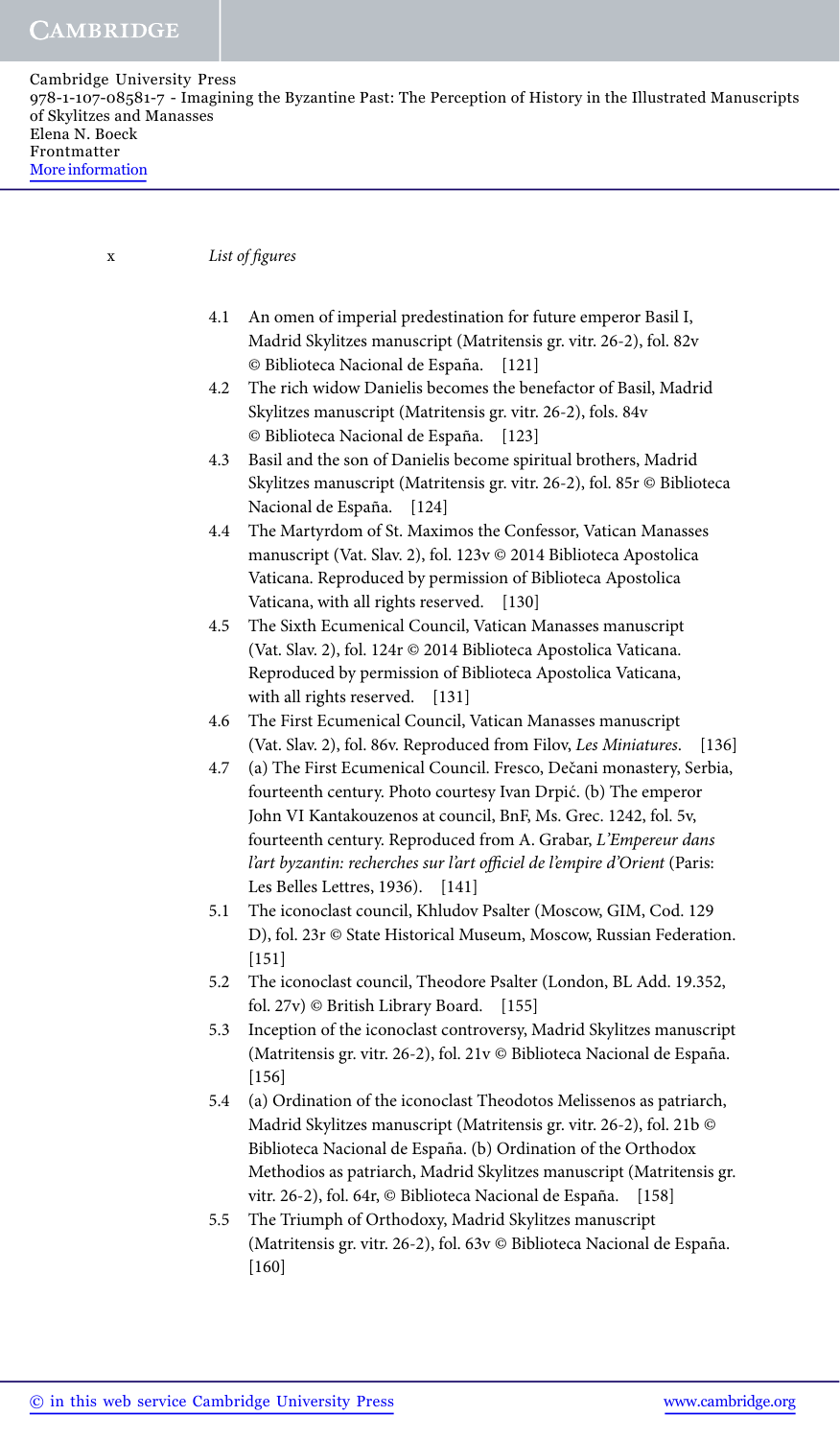**CAMBRIDGE** 

| Cambridge University Press                                                                                 |
|------------------------------------------------------------------------------------------------------------|
| 978-1-107-08581-7 - Imagining the Byzantine Past: The Perception of History in the Illustrated Manuscripts |
| of Skylitzes and Manasses                                                                                  |
| Elena N. Boeck                                                                                             |
| Frontmatter                                                                                                |
| More information                                                                                           |
|                                                                                                            |

*List of figures* xi

- 5.6 Icon of Triumph of Orthodoxy, British Museum © Trustees of the British Museum. [162]
- 5.7 Intrigue against patriarch Methodios and his public exposure, Madrid Skylitzes manuscript (Matritensis gr. vitr. 26-2), fol. 66r © Biblioteca Nacional de España. [166]
- 5.8 (a) Iconoclasm of the emperor Constantine V, Vatican Manasses manuscript (Vat. Slav. 2), fol. 139r. Reproduced from Filov, *Les Miniatures*. (b) The emperor Theophilos embraces Orthodoxy on his deathbed, Vatican Manasses manuscript (Vat. Slav. 2), fol. 155v. Reproduced from Filov, *Les Miniatures*. [171]
- 5.9 (a) The Baptism of St. Paul. The Rockefeller McCormick New Testament (Chicago, University Library 965), fol. 115v, eleventh century. Special Collections Research Center, University of Chicago Library. (b) The Baptism of Bulgars, Vatican Manasses manuscript (Vat. Slav. 2), fol. 163v. Reproduced from Filov, *Les Miniatures*. [176]
- 5.10 The Baptism of the Rus', Vatican Manasses manuscript (Vat. Slav. 2), fol. 166v. Reproduced from Filov, *Les Miniatures*. [179]
- 6.1 The emperor Nikephoros III, Paris, BnF, Coislin 79, fol. 2r, eleventh century. Reproduced from Grabar, *L'Empereur*. [184]
- 6.2 Histamenon of Isaac I Komnenos, Constantinople, 1057–1059. Harvard Art Museums/Arthur M. Sackler Museum, bequest of Thomas Whittemore. [186]
- 6.3 Tetarteron of John I Tzimiskes, Constantinople, 969–976. Harvard Art Museums/Arthur M. Sackler Museum, bequest of Thomas Whittemore. [188]
- 6.4 Assassination of emperor Nikephoros II Phokas, Madrid Skylitzes manuscript (Matritensis gr. vitr. 26-2), detail of fol. 157rb © Biblioteca Nacional de España. [189]
- 6.5 John Tzimiskes orders the head of Nikephoros Phokas to be displayed from the palace window, Madrid Skylitzes manuscript (Matritensis gr. vitr. 26-2), fol. 157v © Biblioteca Nacional de España. [196]
- 6.6 John Tzimiskes advances his claim to imperial legitimacy, Madrid Skylitzes manuscript (Matritensis gr. vitr. 26-2), fol. 158r © Biblioteca Nacional de España. [198]
- 6.7 Patriarch Polyeuktos refuses John Tzimiskes entry into the Hagia Sophia, Madrid Skylitzes manuscript (Matritensis gr. vitr. 26-2), fol. 158v © Biblioteca Nacional de España. [200]
- 6.8 John Tzimiskes exiles his mistress, the empress Theophano, and is crowned emperor by patriarch Polyeuktos, Madrid Skylitzes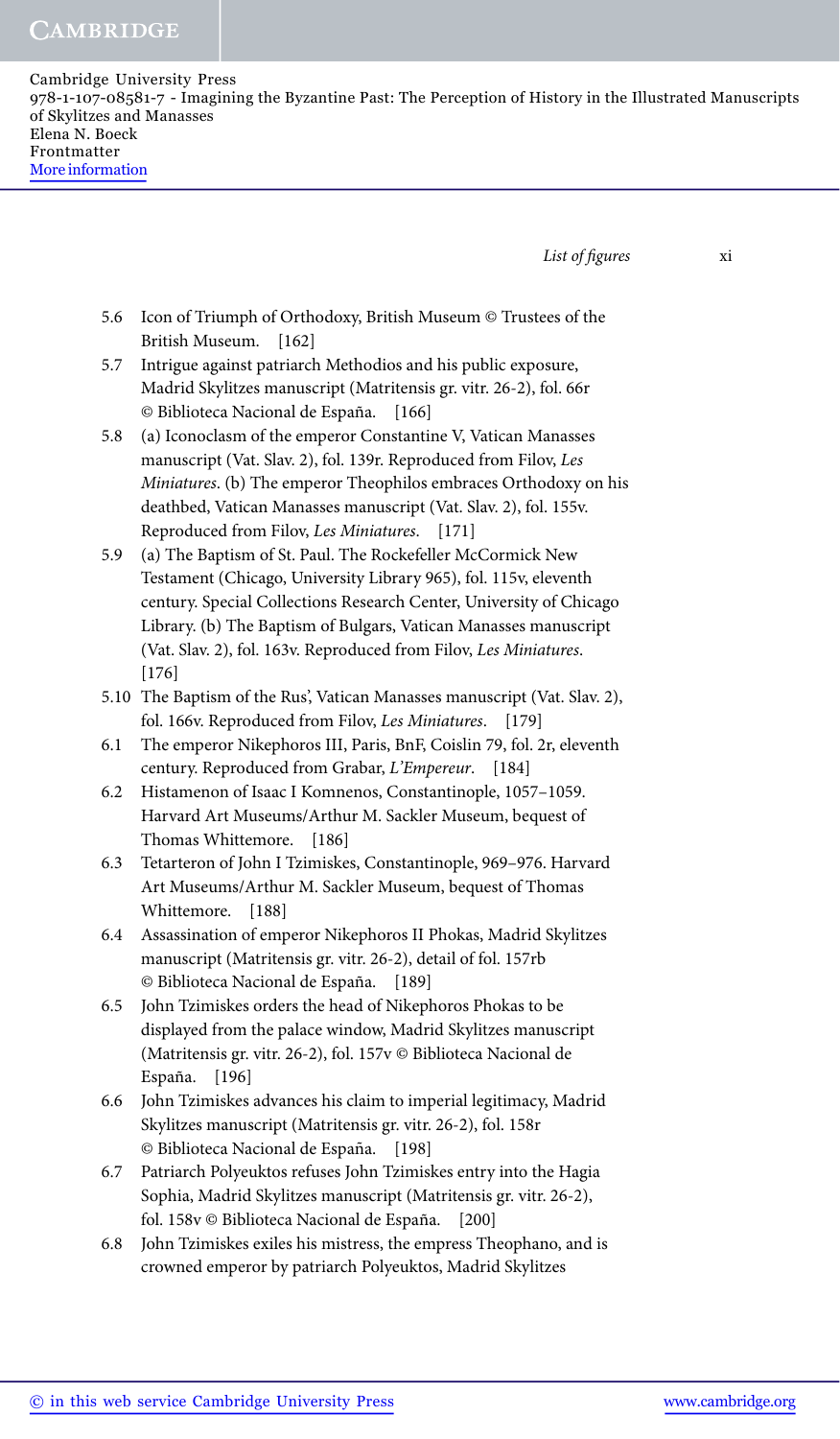| Cambridge University Press<br>978-1-107-08581-7 - Imagining the Byzantine Past: The Perception of History in the Illustrated Manuscripts |  |
|------------------------------------------------------------------------------------------------------------------------------------------|--|
| of Skylitzes and Manasses<br>Elena N. Boeck                                                                                              |  |
| Frontmatter<br>More information                                                                                                          |  |

xii *List of figures*

manuscript (Matritensis gr. vitr. 26-2), fol. 159r © Biblioteca Nacional de España. [202]

- 6.9 John Tzimiskes appoints new patriarch, Madrid Skylitzes manuscript (Matritensis gr. vitr. 26-2), fol. 159v © Biblioteca Nacional de España. [204]
- 6.10 Khan Krum captures emperor Nikephoros I, Vatican Manasses manuscript (Vat. Slav. 2), fol. 145r. Reproduced from Filov, *Les Miniatures*. [214]
- 6.11 Khan Krum feasts following the execution of Nikephoros I, Vatican Manasses manuscript (Vat. Slav. 2), fol. 145v. Reproduced from Filov, *Les Miniatures*. [216]
- 7.1 View of the Hagia Sophia, Istanbul. Photo by the author. [220]
- 7.2 (a) Mosaic in the southwest vestibule, Hagia Sophia, Istanbul. Photo by the author. (b) Seal of the *ekklesiekdikoi* (ecclesiastical judicial officials of the Great Church), Dumbarton Oaks (BZS.1955.1.4913), twelfth century © Dumbarton Oaks, Byzantine Collection, Washington, DC. [225]
- 7.3 (a) Blinding of a former usurper; perpetrators seek refuge in the Hagia Sophia, Madrid Skylitzes manuscript (Matritensis gr. vitr. 26-2), fol. 16va © Biblioteca Nacional de España. (b) Bulgarian ruler seated in a tent, Madrid Skylitzes manuscript (Matritensis gr. vitr. 26-2), fol. 18va © Biblioteca Nacional de España. [229]
- 7.4 (a) Father of a usurper seeks asylum in the Hagia Sophia, Madrid Skylitzes manuscript (Matritensis gr. vitr. 26-2), fol. 144b © Biblioteca Nacional de España. (b) View of façade, Church of San Nicola, Bari, Italy. Photo credit: Scala/Art Resource, NY. [232]
- 7.5 (a) Assassination of emperor Romanos III Argyros, Madrid Skylitzes manuscript (Matritensis gr. vitr. 26-2), fol. 206va © Biblioteca Nacional de España. (b) Assassination of emperor Romanos III Argyros, Vatican Manasses manuscript (Vat. Slav. 2), fol. 188v. Reproduced from Filov, *Les Miniatures*. [236]
- 7.6 The emperor Justinian beholds his bronze equestrian statue and the nearly finished Hagia Sophia, Vatican Manasses Manuscript (Vat. Slav. 2), fol. 109v. Reproduced from Filov, *Les Miniatures*. [239]
- 7.7 View of Constantinople. Notitia dignitatum, Bodleian Library, Ms. Canon. Misc. 378, fol. 84r. [244]
- 7.8 Icon of the Elevation of the Cross. Russia, sixteenth century. Reproduced from N. Kondakov, *Ikonografiia Bogomateri* [Iconography of the Mother of God] (St. Petersburg: Tipografiia imperatorskoi akademii nauk, 1914). [246]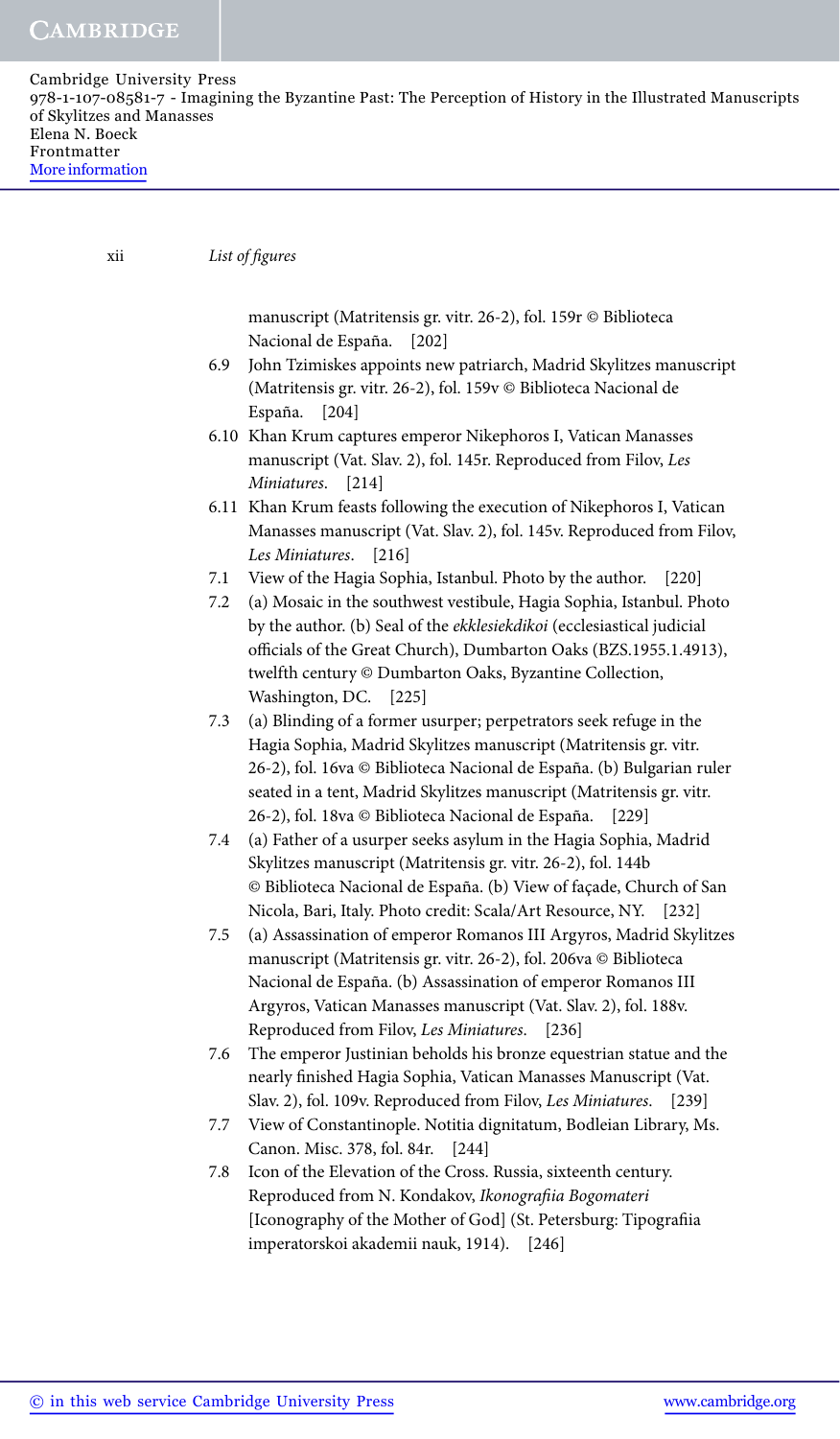*List of figures* xiii

- 7.9 Divinely dispensed coronation of Ivan Alexander in the presence of King David, Vatican Manasses manuscript (Vat. Slav. 2), fol. 91v. Reproduced from Filov, *Les Miniatures*. [248]
- 8.1 Trojan war, including the "Trojan horse" and the burning of Troy, Vatican Manasses manuscript (Vat. Slav. 2), fol. 62v. Reproduced from Filov, *Les Miniatures*. [260]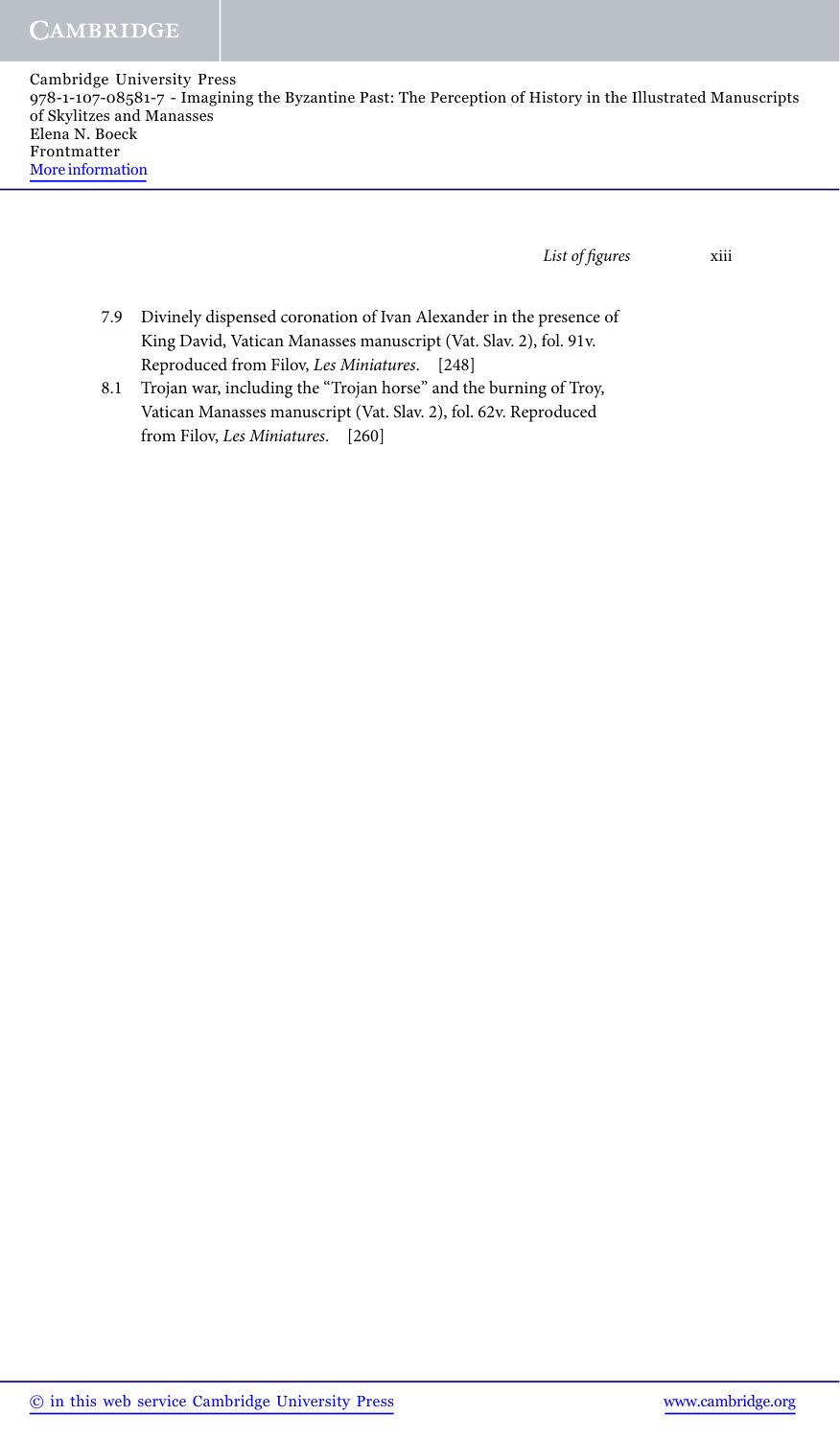## Acknowledgments

This project began to take shape during my blissful years of graduate school at Yale University. Its distant origins can be traced to my experiences coming of age in Latvia and witnessing how changing narratives of self and society, ideology and identity, insiders and outsiders, could impact individuals on the fringes of a collapsing empire. My decision to write a comparative study of Sicilian and Bulgarian constructions of Byzantine history was made in the Fall of 2010 while living in Madrid.

I shall always be grateful to my wonderful and patient adviser, Dr. Maria Georgopoulou, for suggesting that I write a dissertation on the Madrid Skylitzes manuscript. Without Maria's good humor, intellectual generosity, and warm encouragement this study would not have been possible. I am also indebted to the late, great Maria Rosa Menocal for introducing me to the multicultural world of the medieval Mediterranean. Her eloquence and intellectual daring will forever represent an ideal for me. Jerome Pollitt inspired me with his breathtaking erudition.

Many institutions generously granted access to their collections. I am most grateful to the staff of the Biblioteca Nacional de España for graciously granting permission to study the Madrid Skylitzes manuscript in 2001, 2009, and 2010. The Biblioteca Apostolica Vaticana extended similar courtesy in allowing me access to the Vatican Manasses manuscript. I am also thankful to the British Library, the Bodleian Library, the library of the University of Edinburgh, Biblioteca Marciana, as well as the Burgersbibliothek in Bern for allowing access to the manuscripts in their collections. My sincere gratitude to the following institutions for granting permission to reproduce images from their collections: Biblioteca Nacional de España, Biblioteca Apostolica Vaticana, the British Library, the British Museum, the Bodleian Library, the State Historical Museum (Moscow, GIM), Harvard Art Museums, Dumbarton Oaks, Special Collections Research Center of the University of Chicago Library, Art Resource. Elka Bakalova and Ivan Drpic´ generously shared images from their personal collections. The University Research Council of DePaul University generously underwrote costs associated with obtaining photographs and publication of color illustrations.

xiv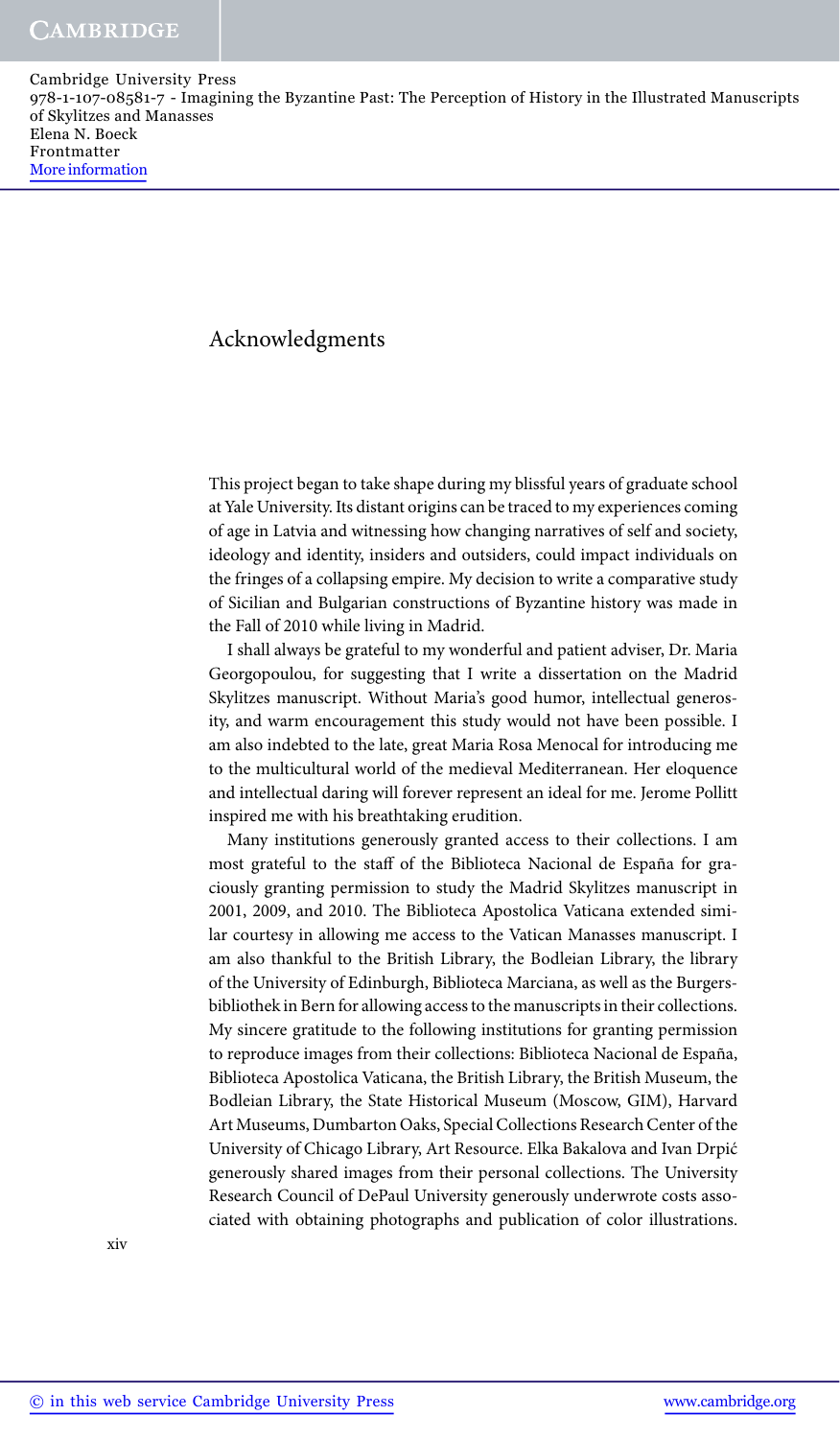*Acknowledgments* xv

I am also grateful to the College Art Association for awarding a grant from the Millard Meiss Publication Fund for the publication of this book.

The longer a project takes, the more debts of gratitude it accrues. Leslie Brubaker's work has been an inspiration and her advice has been most helpful. I have benefited from stimulating conversations with many people, particularly Elka Bakalova, Charles Barber, John Burke, Anthony Cutler, Antony Eastmond, Boris Fonkich, Christine Havice, Cecily Hilsdale, Ioli Kalavrezou, Anthony Kaldellis, Ruth Macrides, Paul Magdalino, Maria Mavroudi, Margaret Mullett, Robert Nelson, Stratis Papaioannou, Maria Parani, Nancy Patterson Ševčenko, Alexei Pentkovskii, Linda Safran, Roger Scott, Alice-Mary Talbot, Alicia Walker, and Warren Woodfin. Glenn Peers read an early version of Chapter 7 and provided very helpful advice over the course of several years. I would also like to thank my mother Evgeniia Samsonova. From fostering my interests in collecting stamps devoted to art masterpieces to ensuring that I applied to join a life-changing student delegation to the US, she has contributed to my success in ways that cannot truly be measured. I am also grateful to the members of the Late Antique and Byzantine workshop at the University of Chicago, audiences at the Byzantine Studies Conferences, the College Art Association, the Dumbarton Oaks, the Gennadius Library of the American School of Classical Studies in Athens, the Fortieth Spring Symposium of Byzantine Studies in Birmingham for their comments, questions, and feedback.

At Cambridge University Press, Michael Sharp took an early interest in the project and has been a model editor. The manuscript was turned into a book by the able hands of Liz Hanlon and polished by the skillful copyediting of Rebecca du Plessis. The anonymous readers provided excellent feedback that made the book stronger. Any mistakes are, needless to say, my own.

Although the completion of this project has been delayed by family tragedies, working on this book has also served as a therapeutic outlet during dark days of loss. My beloved and indomitable grandmother Alexandra Grigorievna Boleeva passed away during the early stages of my work on this book. She always thought that her granddaughter could have chosen a far better career in the natural sciences, but the neighbors would certainly have heard from her about this book. The untimely passing of my mother-in-law Sally Boeck involved a long recovery on our part. She was a great cheerleader, always believing that her children can achieve anything that they set their sights on. She carefully read numerous drafts. Despite their flaws, she was always encouraging and looking forward to the day of publication.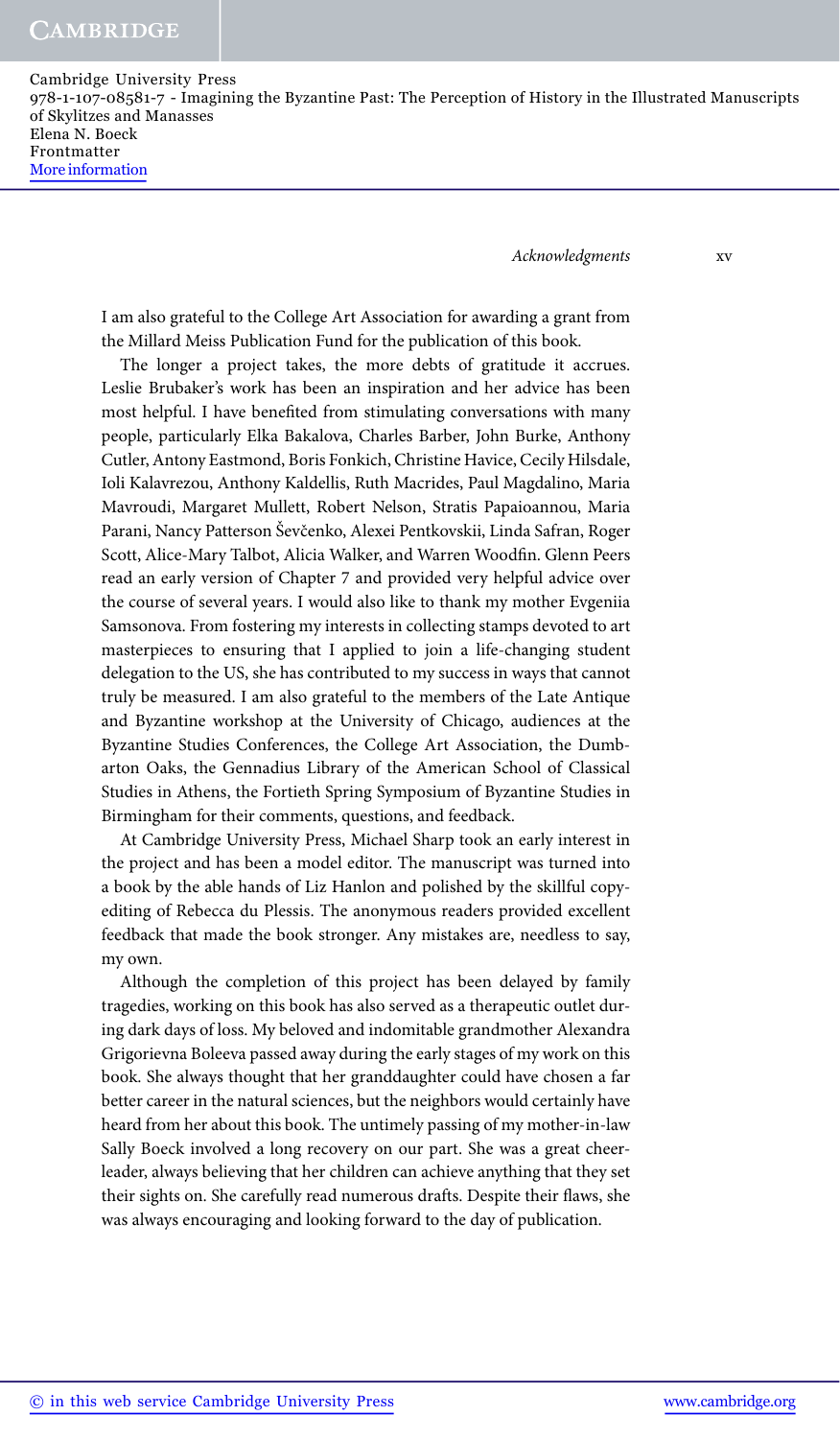xvi *Acknowledgments*

This book would not have taken its current shape without the constant support, patience, encouragement, and advice of my remarkable husband, Dr. Brian Boeck. He has patiently endured years of listening to Verdi and Wagner while I wrote. I dedicate this book to him and celebrate his role as the rock that anchors and grounds me.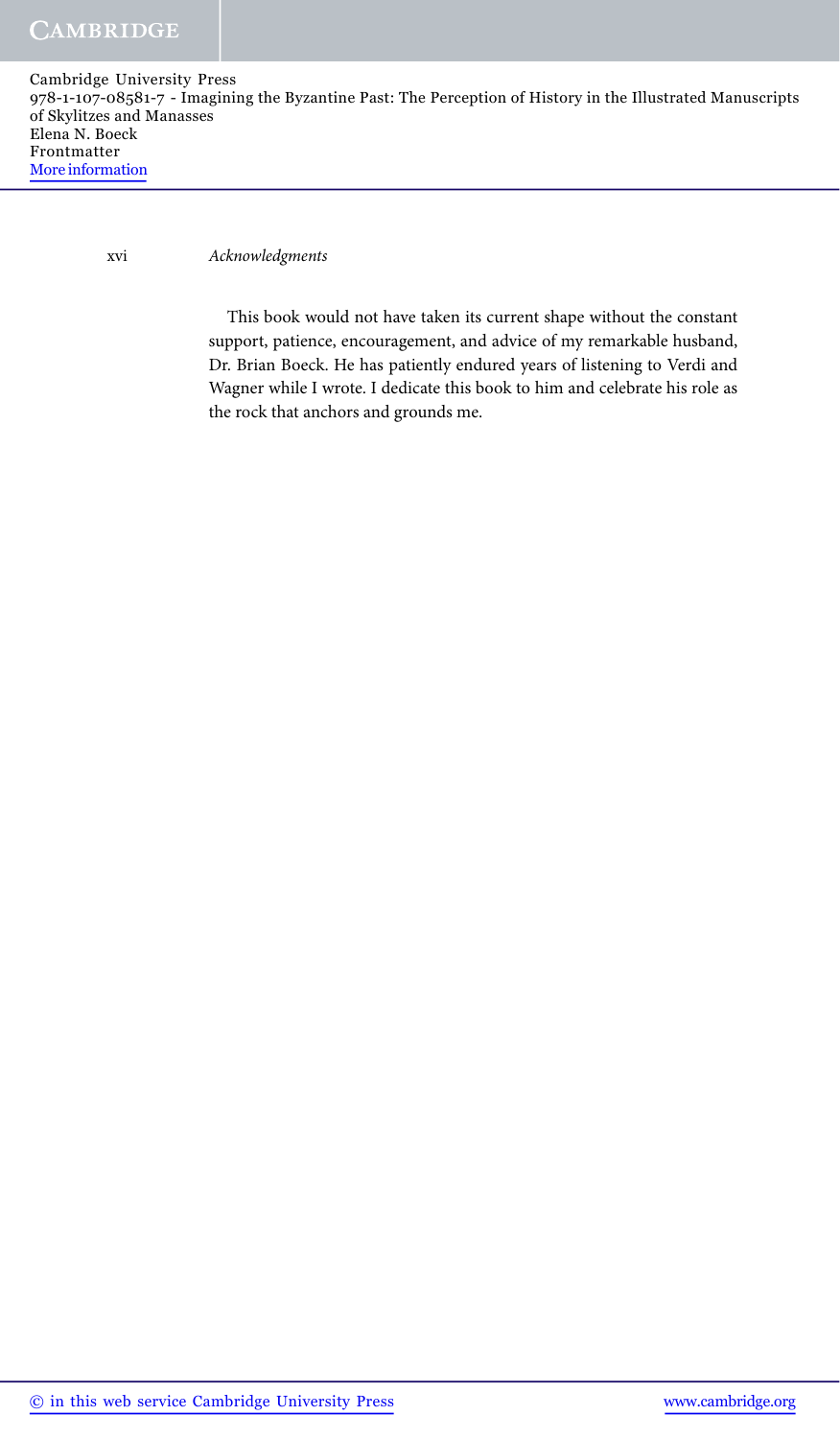Note on the text

All translations are my own, unless otherwise specified.

xvii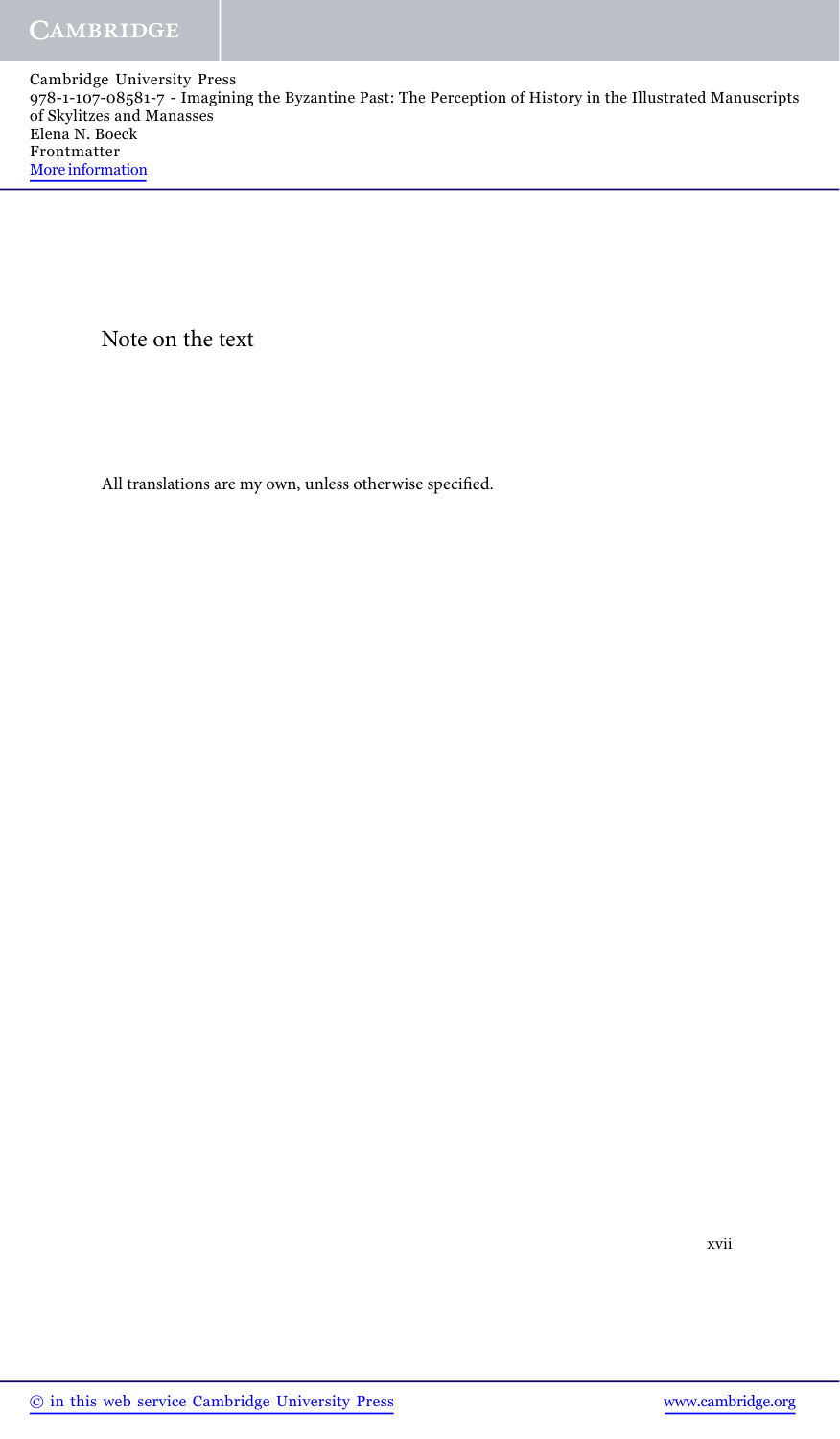## List of abbreviations

| ArtB                                         | <b>Art Bulletin</b>                                                                                         |
|----------------------------------------------|-------------------------------------------------------------------------------------------------------------|
| JÖB                                          | Jahrbuch der Österreichischen Byzantinistik                                                                 |
| B                                            | Byzantion                                                                                                   |
| Bodleian Library, Ms. Canon.<br>Misc. 378    | Notitia dignitatum                                                                                          |
| BMGS                                         | Byzantine and Modern Greek Studies                                                                          |
| BnF, Ms. Grec. 1242                          | Manuscript of theological writings of John VI<br>Kantakouzenos                                              |
| ΒZ                                           | Byzantinische Zeitschrift                                                                                   |
| CahArch                                      | Cahiers archéologiques                                                                                      |
| DOP                                          | <b>Dumbarton Oaks Papers</b>                                                                                |
| EtBalk                                       | Etudes balkaniques                                                                                          |
| GIM                                          | State Historical Museum, Moscow                                                                             |
| London, BL Add. Ms. 39627                    | Tetraevangelion (Four Gospels) of Ivan                                                                      |
|                                              | Alexander of Bulgaria                                                                                       |
| London, BL Add. Ms. 19.352                   | Theodore Psalter                                                                                            |
| Matritensis gr. vitr. 26-2                   | Madrid Skylitzes manuscript                                                                                 |
| Moscow, GIM Ms. Synodal 38                   | First variant of the Bulgarian translation of the<br>Manasses text, ca. 1345                                |
| ODB                                          | Oxford Dictionary of Byzantium, ed. A.                                                                      |
|                                              | Kazhdan, A.-M. Talbot, A. Cutler, T. Gregory,<br>and N. Ševčenko (Oxford: Oxford University<br>Press, 1991) |
| REB                                          | Revue des études byzantines                                                                                 |
| Vat. Slav. 2                                 | Vatican Manasses manuscript                                                                                 |
| Venice, Biblioteca Marciana,<br>Ms. Gr. Z 17 | Psalter of Basil II                                                                                         |
| VV                                           | Vizantiiskii Vremennik                                                                                      |
|                                              |                                                                                                             |

xviii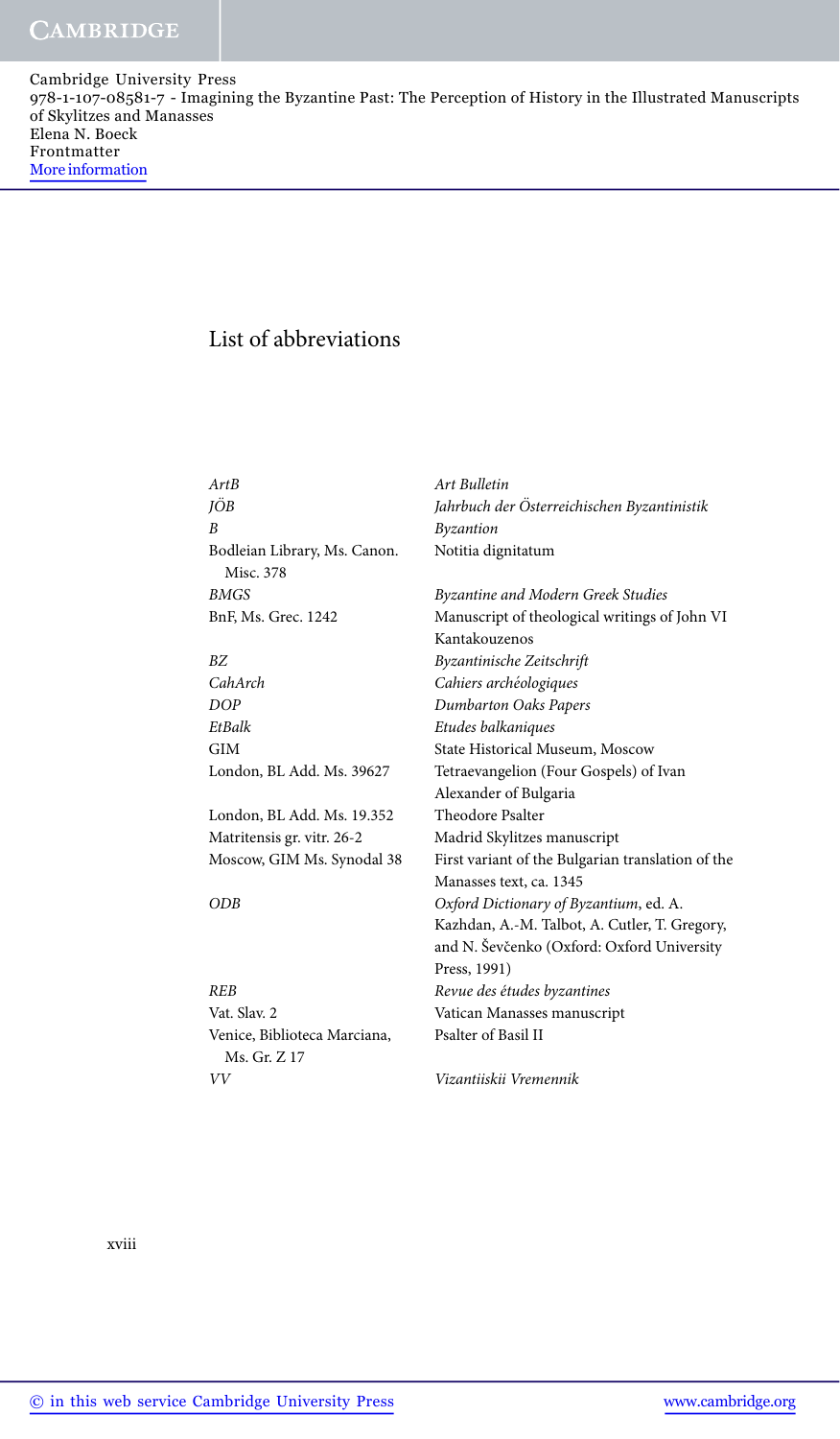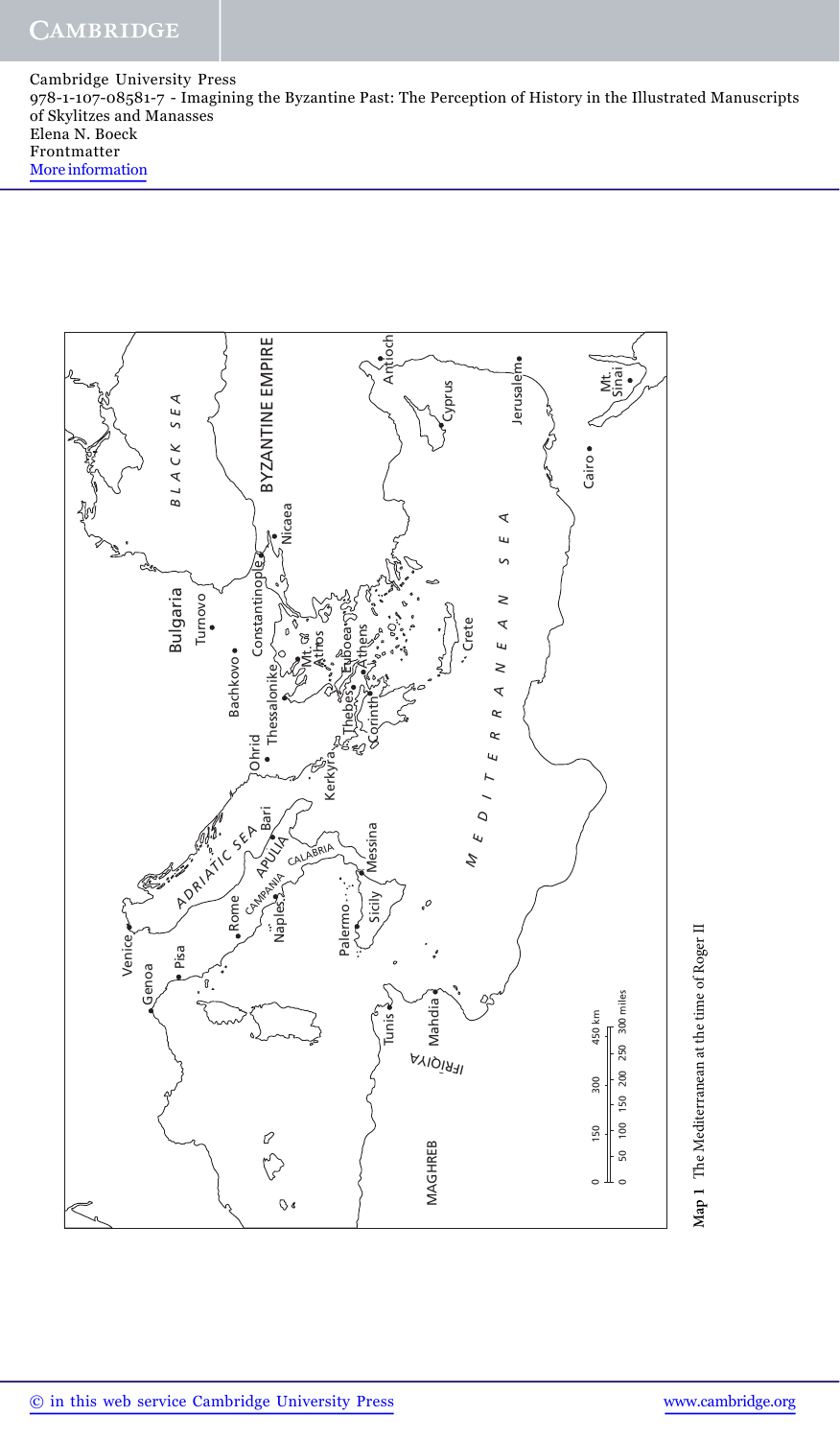

Map 2 The aftermath of the Fourth Crusade, ca. 1214 **Map 2** The aftermath of the Fourth Crusade, ca. 1214